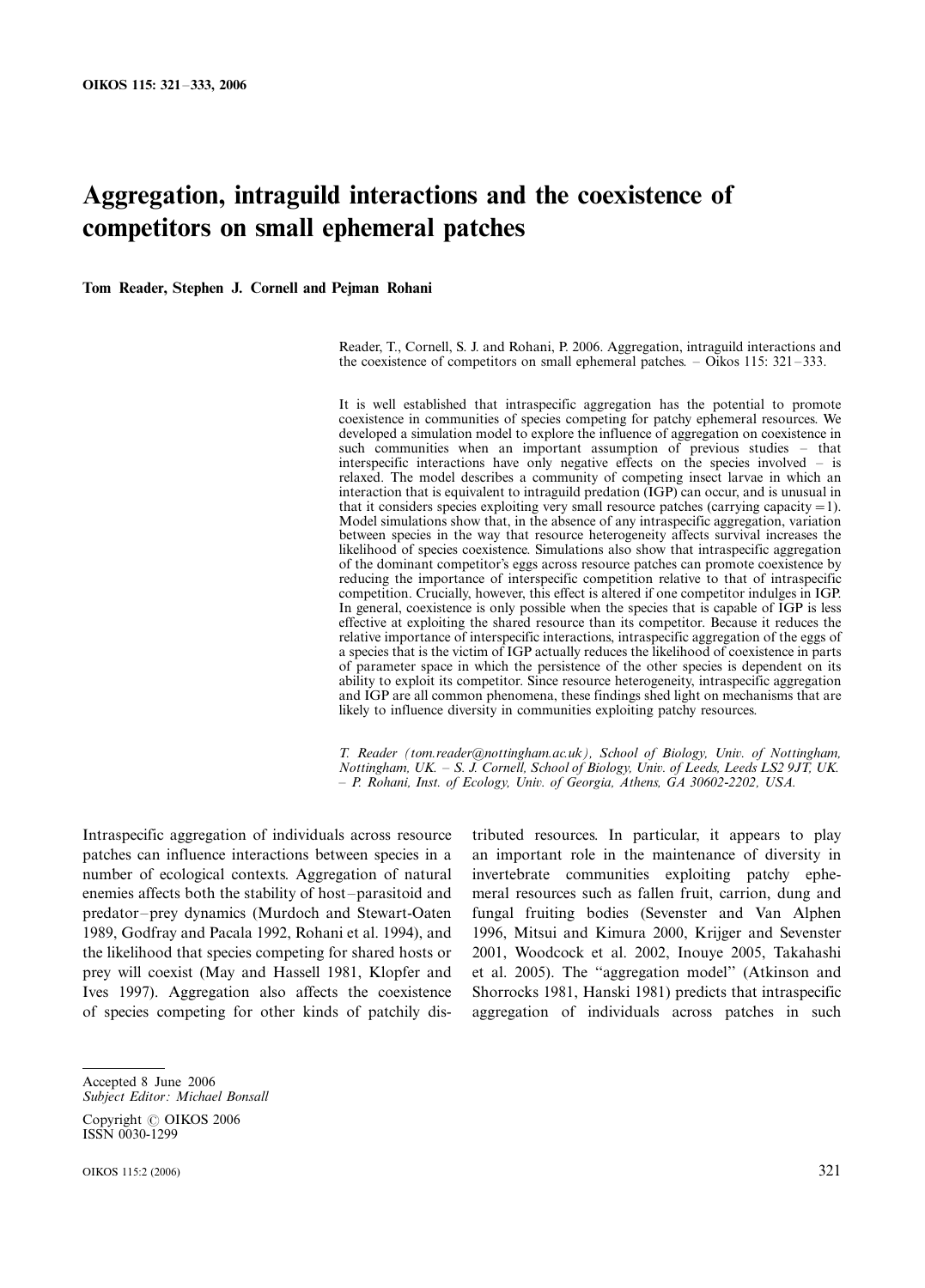communities reduces the importance of interspecific competition relative to that of intraspecific competition, and thus reduces the probability of competitive exclusion.

Studies of the effects of aggregation on population and community processes have usually focussed exclusively on either competitive, predator-prey or hostparasitoid interactions. However, recent research has emphasised the prevalence, particularly in invertebrate communities, of interactions between species that include elements of both competition and predation or parasitism. For example, many species that compete also consume one another  $-$  an interaction known as ''intraguild predation'' (IGP) (Polis et al. 1989). Elaborations of simple models of interspecific competition show that the presence of IGP changes the conditions under which species can coexist (Holt and Polis 1997). Recent modelling work has shown that both resource partitioning and IGP can promote coexistence of invertebrate competitors, but that the effects of the two processes are not independent (Snyder et al. 2005). It is therefore likely that the impact that aggregation has on diversity in communities of competing species will be modified if competitors are able to consume or parasitise one another. In this paper, we use a simulation model to explore how aggregation affects the likelihood of competitive exclusion in the presence of an interaction that is equivalent to IGP.

The aggregation model of coexistence has mainly been applied to communities of flies exploiting fallen fruit and fungi (Jaenike and James 1991, Sevenster and Van Alphen 1996, Mitsui and Kimura 2000). Competition in such communities appears to be well described by the discrete-time Hassell–Comins equations (Inouve 1999), and most published forms of the aggregation model rely upon these equations, or continuous-time equivalents (i.e. the Lotka-Volterra competition equations, Hartley and Shorrocks 2002). When considering the effects of aggregation on diversity in other kinds of system, however, such an approach may not always be appropriate. It has been suggested that aggregation mitigates the effects of interspecific competition in a broad range of communities, including for example those exploiting seed-heads (Johannesen and Loeschcke 1996), rust galls (McGeoch and Chown 1997), and fish gills (Simková et al. 2000), but it is not clear if the standard approach to modelling competition is appropriate in all such cases.

In some systems with patchy resources, there are obvious reasons why a different description of competition is required. For example, some insects compete for patches that can each support only a single mature individual (Mitchell 1975, Stiling and Strong 1983, Craig et al. 1990). The ''carrying capacity'' of each patch in systems of this kind is strictly limited to one  $-$  a patch either produces an individual or it does not. In contrast, the carrying capacity in conventional models of competition is a continuous variable that describes a theoretical threshold to population size whose practical biological meaning is limited. Indeed, when modelled with the Hassell–Comins equations, patch population size can actually exceed carrying capacity (Heard and Remer 1997). To provide a more realistic description of competition for ''very small'' patches, the simulation model we present here describes competition between species for ephemeral resource patches with a strictly defined carrying capacity of one individual.

This work was inspired by a particular system in which gall-forming herbivores compete for plant stems. Exploiting the inherent flexibility of simulation models, we designed a model that describes the biology of our system in as realistic a fashion as possible. We then explored the behaviour of this model with various parameter values reflecting a range of conditions that might be encountered in real ecosystems. As is always the case with simulation models, the extent to which we can generalise from our results is constrained by our choice of parameter values, and this choice is in turn constrained by the logistics of computer simulation. However, we endeavoured to examine as broad a range of parameter space as possible, and have generated results that are generally informative about the roles that aggregation and IGP might play in coexistence.

# Study system

We modelled interactions between two species of gallforming fly that compete for stems of the common reed, Phragmites australis (Cav.) Trin. ex Steud. Lipara lucens Meigen and Lipara rufitarsis Loew (Diptera: Chloropidae) are univoltine, with eggs being laid on young reed stems in spring (Chvála et al. 1974). Hatchling larvae attack the reed meristem, and induce the formation of a single, species-specific gall at the top of the stem. L. lucens galls are much larger and thicker-walled than those of L. rufitarsis. The signal that induces the host plant to form the larger gall is dominant, and whenever larvae of both species are present on a stem, they compete for the occupancy of a L. lucens gall. Competition can be intense because, no matter how many eggs are laid on a stem, only one gall can form, and only one larva can reach maturity in that gall. When L. rufitarsis defeats *L. lucens* in competition for a gall, it actually benefits from the interaction because the occupancy of the larger L. lucens gall substantially enhances its survival, body mass and fecundity (Reader 2003). In such situations, L. rufitarsis larvae are effectively indulging in a form of ''intraguild kleptoparasitism'' that is identical to conventional IGP in its effects on fitness.

Field surveys and experiments indicate that interactions between L. lucens and L. rufitarsis on reed stems are common and have significant effects on survival and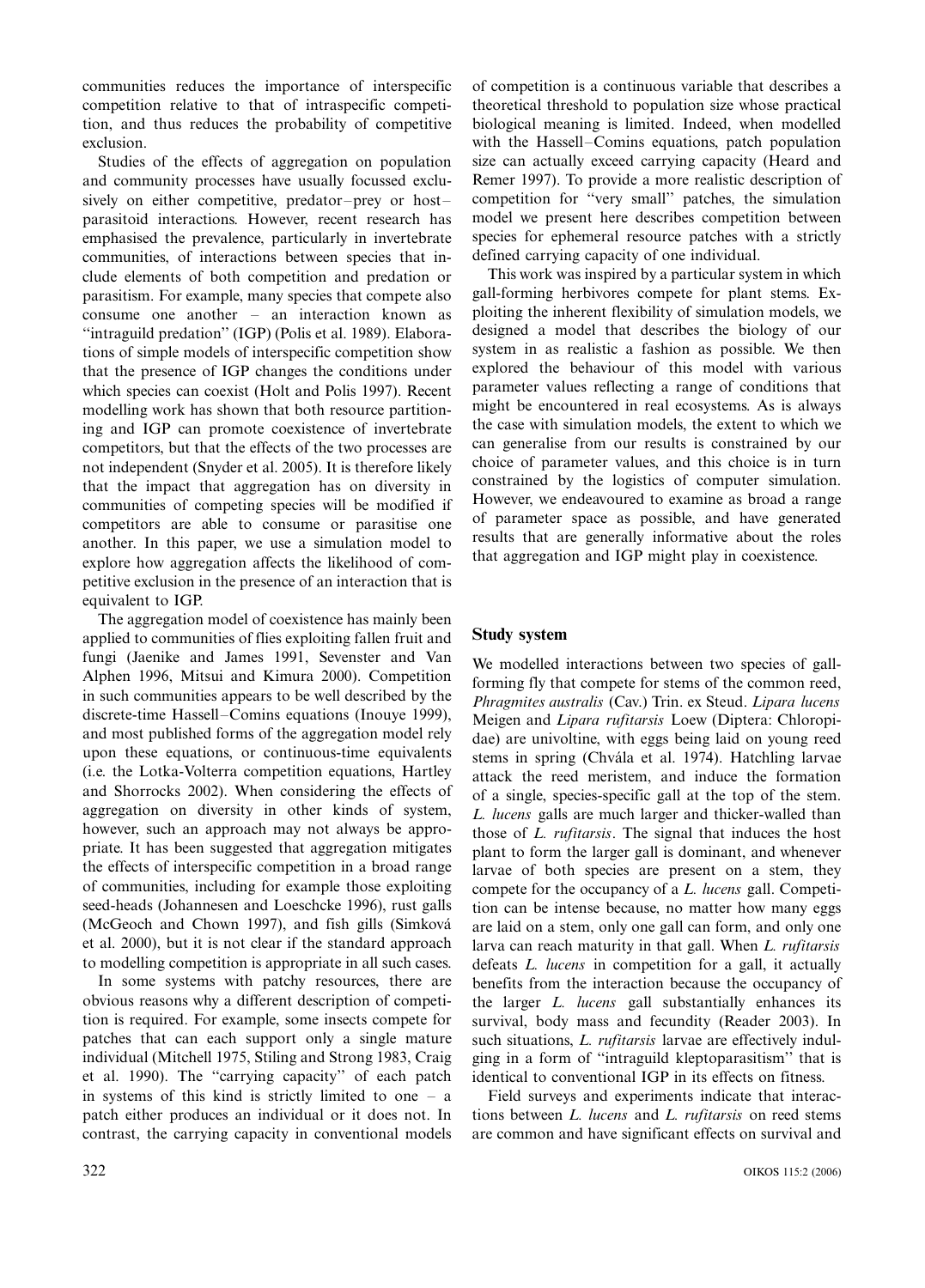fecundity, and that L. rufitarsis is competitively dominant (Reader 2003). In the face of such competition, the persistent coexistence of the two species at many field sites is puzzling. There are two obvious ways in which the effects of competition might be mitigated sufficiently to allow coexistence. Firstly, a difference in the responses of the two species to resource heterogeneity may provide L. lucens with a refuge from competition. The eggs of L. lucens and L. rufitarsis are distributed at random with respect to each other, suggesting that resource partitioning by adults does not occur (Reader 2001), but larvae of the two species do respond differently to variation in host plant defences (De Bruyn 1994, Reader 2001). Although both species are more likely to die before gall-formation on thick, vigorous reed stems, L. lucens is less strongly affected than L. rufitarsis. Secondly, the eggs of both species are intraspecifically aggregated (Reader 2001), and this is expected to decrease the relative importance of interspecific competition and promote coexistence (Atkinson and Shorrocks 1981, Hanski 1981). Our model describes the processes of competition and kleptoparasitism in this system, and allows us to explore how aggregation and resource heterogeneity might affect coexistence. In our model, kleptoparasitism is indistinguishable from IGP (as defined in Polis et al. 1989) in its effects on fitness; for this reason, and to emphasise the general relevance of our work to the study of systems other than that which originally inspired the model, we henceforth refer to the interaction in our model as IGP.

#### Methods

Fly populations were modelled in an environment with a fixed number  $(R = 1000)$  of ephemeral host plant patches (reed stems) with varying levels of defence against herbivory (W). In the first part of the fly life cycle, the model predicts the probability that a stem with a particular level of defence, which has received a particular number of eggs of the two species, will produce an adult of a particular species. When more than one larva survives on a patch, a contest ensues, the winner of which is the first larva to reach maturity. At maturity, a larva is assumed to be able to eliminate all other larvae, either by attacking them, or by denying them access to food. The competitive ability of the two species is thus determined by their maturation rates. The assumption that competition takes the form of a contest between larvae is based on the observation that the outcome of competition for a stem is decided well before the food available in a gall is exhausted (Reader, pers. obs.).

Before competition can occur, larvae must successfully induce a gall to form. Each stem is assumed to receive a number of L. lucens and L. rufitarsis eggs ( $E_L$  and  $E_R$ ) respectively). These eggs are assumed to suffer mortality, some of which is related to the defences of the host plant. The probabilities that eggs of L. lucens and L. rufitarsis survive this mortality are given by:

$$
Pr(L. \text{lucens egg} \rightarrow \text{survivor}|W)
$$

$$
= \rho_{L} = \frac{1}{1 + e^{-\gamma_{L} + \delta_{L}W}} \quad \text{and} \tag{1}
$$

 $Pr(L. rufitarsis ege \rightarrow survivalV)$ 

$$
=\rho_{\rm R}=\frac{1}{1+{\rm e}^{-\gamma_{\rm R}+\delta_{\rm R}W}}\tag{2}
$$

where  $\gamma_L$  and  $\gamma_R$  determine the levels of background mortality and  $\delta_{\text{L}}$  and  $\delta_{\text{R}}$  determine the levels of mortality related to host plant defence.

The number of individuals of each species surviving is assumed to be determined by a binomial process, where  $\rho_L$  and  $\rho_R$  give the probabilities of success, and  $E_L$  and  $E_R$  represent the numbers of trials, such that:

Number of survivors of L. lucens =  $S_L \sim B(\rho_L, E_L)$  (3)

Number of survivors of L. rufitarsis

$$
= S_R \sim B(\rho_R, E_R). \tag{4}
$$

# Maturation in the absence of interspecific competitiors

Larvae surviving background and plant defence related mortality initiate gall formation. Whenever a L. lucens individual survives, a L. lucens gall is induced. A L. rufitarsis gall only forms when a L. rufitarsis larva survives in the absence of any L. lucens larvae. The probability that a gall will then produce an adult L. lucens or L. rufitarsis is assumed to be a function of the number of survivors of the two species present in the gall. Galls can never produce more than one adult. In the absence of competitors, L. lucens survivors are assumed to suffer no further mortality in the gall (levels of predation and parasitism of L. lucens are typically very low  $-$  Mook 1967, Reader 2001). Given this assumption, and since competition is assumed to be a simple contest, the probability of a L. lucens gall producing a L. lucens adult in the absence of the other species is given by:

$$
Pr(Gall \rightarrow Adult \ L. \ lucens | S_L \neq 0, S_R = 0) = 1
$$
 (5)

Thus, in the absence of *L. rufitarsis* eggs, the probability that a stem will produce a  $L$ . *lucens* adult is simply one minus the probability that a young larva will die (Eq. 1) raised to the power of the number of trials:

 $Pr(\text{Stem} \rightarrow \text{Adult } L. \text{ } \text{lucens} | E_L \neq 0, E_R = 0)$ 

$$
=1-(1-\rho_L)^{E_L}
$$
 (6)

L. rufitarsis galls offer larvae relatively poor protection from predation and parasitism (Reader 2001). Therefore, an additional parameter  $(\beta_a)$  is required to describe the effects of mortality on L. rufitarsis during maturation in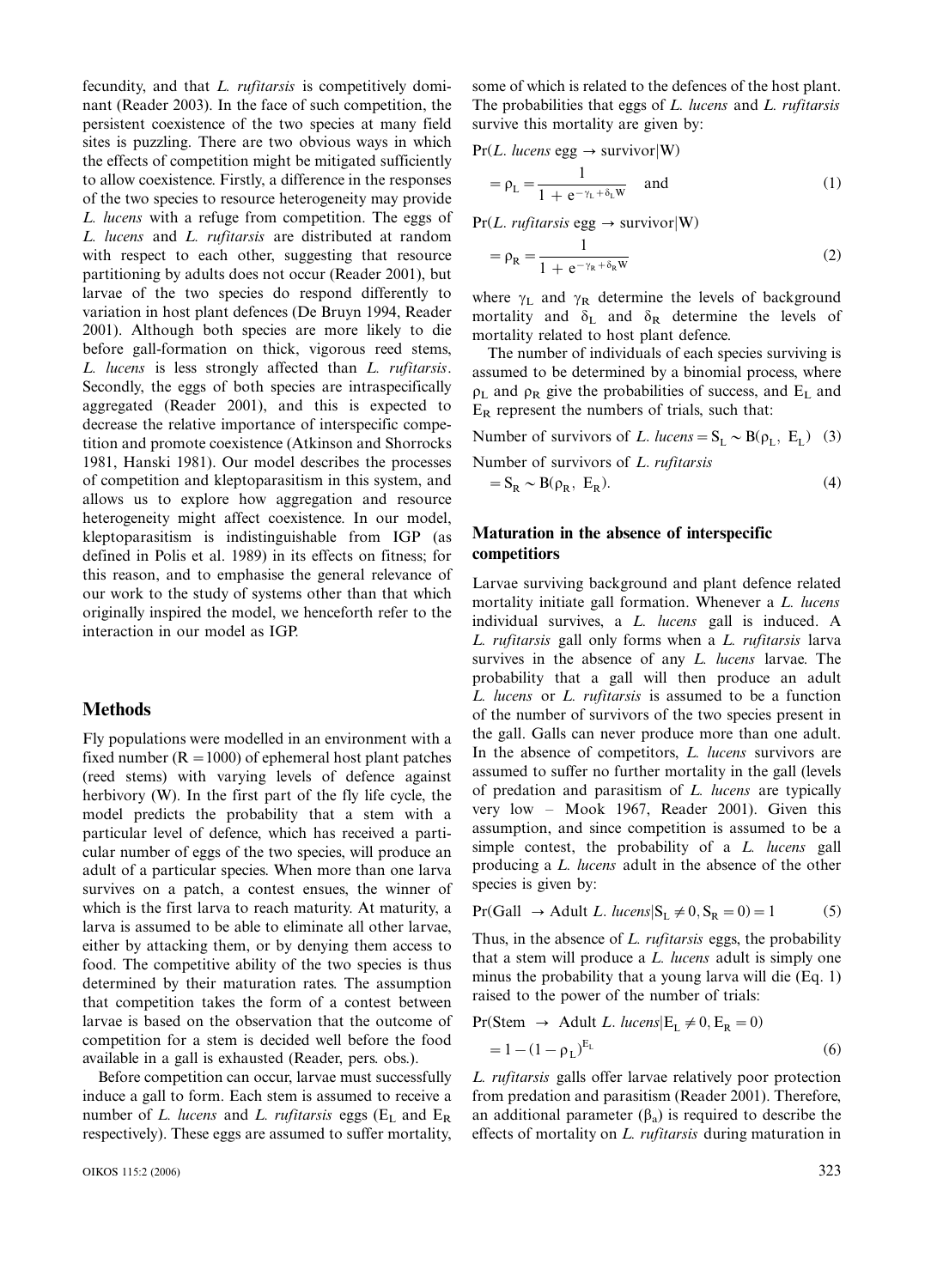the gall. If L. rufitarsis, in the absence of the other species, is assumed to mature at a rate  $\kappa_R$ , and die at a rate  $\mu_a$ ,  $\beta_a$  is given by:

$$
\beta_a = \frac{\kappa_R}{\mu + \kappa_R} \tag{7}
$$

The parameter  $\beta_a$  can be thought of as the probability than an individual will successfully reach maturity and it approaches unity as the relative importance of mortality declines ( $\mu_a \rightarrow 0$ ). It should be noted that the size of the maturation rate  $(\kappa_R)$  in this equation relative to the equivalent parameter for L. lucens  $(\kappa_L)$  effectively determines (and is thus synonymous with) the interspecific competitive ability of L. rufitarsis. In the absence of L. lucens, the probability that a gall will produce a L. rufitarsis adult is equal to one minus the probability of a larva failing to mature raised to the power of the number of trials:

$$
Pr(Gall \rightarrow Adult L. rufitarsis | S_R \neq 0, S_L = 0)
$$
  
= 1 - (1 -  $\beta_a$ )<sup>s<sub>R</sub></sup> (8)

In this equation,  $S_R$  is a simple function of the number of eggs laid and the probability that a young larva will survive background and plant defence related mortality (Eq. 4). Therefore, the probability that a stem will produce a L. rufitarsis adult can be written as one minus the probability of failure of an egg raised to the power of the number of trials:

$$
Pr(\text{Stem} \rightarrow \text{Adult } L. \text{ rufitarsis} | E_R \neq 0, E_L = 0)
$$

$$
= 1 - [1 - \rho_R \beta_a]^{E_R} \tag{9}
$$

# Maturation in the presence of interspecific competitors

Because L. lucens larvae that have successfully induced a gall are assumed to suffer no further mortality other than that associated with competition, and since competition between larvae is assumed to be a contest, any gall in which *L. lucens* is present will produce an adult of some sort. L. *rufitarsis* galls, which are assumed to form only in the absence of L. lucens, will only produce an adult if L. rufitarsis survives the maturation process (Eq. 9). Thus, in all cases, the probability that a stem will produce an adult of either species is one minus the probability that no young L. lucens larvae survive and successfully induce a gall to form, multiplied by the probability that any surviving L. rufitarsis larvae fail to mature successfully:

$$
Pr(Stem \rightarrow \text{Adult} | E_L, E_R) = 1 - (1 - \rho_L)^{E_L} [1 - \rho_R \beta_a]^{E_R} \tag{10}
$$

When both L. lucens and L. rufitarsis larvae are present in a newly developed gall, a contest between larvae is assumed to occur, the outcome of which is dependent on the maturation rates of the two species, and the mortality rate of L. *rufitarsis*. Since the gall that forms in such a situation is a  $L$ . *lucens* gall, the mortality rate of L. rufitarsis will be different from that seen in the case when *L. rufitarsis* matures in a *L. rufitarsis* gall. Therefore, a new parameter (equivalent to  $\beta_a$ ) is required that includes the rate at which larvae die in a L. lucens gall  $(\mu_b)$ :

$$
\beta_b = \frac{\kappa_R}{\mu_b + \kappa_R} \tag{11}
$$

This parameter is one of two in the model that control the strength of the effects of IGP on L. rufitarsis. When  $L.$  *rufitarsis* mortality in a  $L.$  *lucens* gall is lower than it is in its own gall  $(\beta_b > \beta_a)$ , gall "theft" is more profitable than simple herbivory.

The individual that matures first is the winner of the contest for the gall. Therefore, the likelihood that a L. lucens larva matures before any L. rufitarsis larvae must be established. Since L. lucens suffers no mortality in the gall, its maturation is a Markov process of rate  $\kappa$ <sub>L</sub>S<sub>L</sub>. This is because  $\kappa$ <sub>L</sub> is the rate at which a single  $L$ . lucens larva matures, and there are  $S_L$  larvae, which mature independently of each other. The maturation process for  $L$ . *rufitarsis* is similar, but some individuals die (Eq. 11) before they mature. Using this information, the probability that the first individual to mature in the gall is a  $L$ . lucens larva can be written thus:

$$
\Pr(\text{Gall} \to \text{Adult } L. \text{ lucens} | S_L, S_R)
$$
\n
$$
= \int_{t=0}^{t=\infty} \kappa_L S_L e^{-\kappa_L S_L t} \times \{1 - (1 - \beta_b)[1 - e^{-(\mu_b + \kappa_R)t}]\}^{S_R} \text{ dt}
$$
\n(12)

This equation can be simplified by creating a new parameter ( $\alpha$ ) and setting  $x = \kappa_L t$ . The probability that a L. lucens gall will produce a L. lucens adult then becomes:

$$
\Pr(\text{Gall} \to \text{Adult } L. \text{ lucens | SL, SR)
$$
\n
$$
= \int_{x=0}^{x=\infty} S_{L} e^{-S_{L}x} [1 - \beta_{b} (1 - e^{-\alpha x})]^{S_{R}} dx \qquad (13)
$$

where 
$$
\alpha = \frac{\mu_b + \kappa_R}{\kappa_L} \tag{14}
$$

The parameter  $\alpha$  provides information about the relative competitive abilities of L. lucens and L. rufitarsis in terms of their maturation rates and L. rufitarsis mortality. When  $\kappa_R$  is large, indicating that the relative competitive ability of L. rufitarsis is great,  $\alpha$  is large, and the presence of L. rufitarsis larvae will have a strong negative effect on the probability that a L. lucens larva will reach maturity. Although  $\alpha$  can also be large because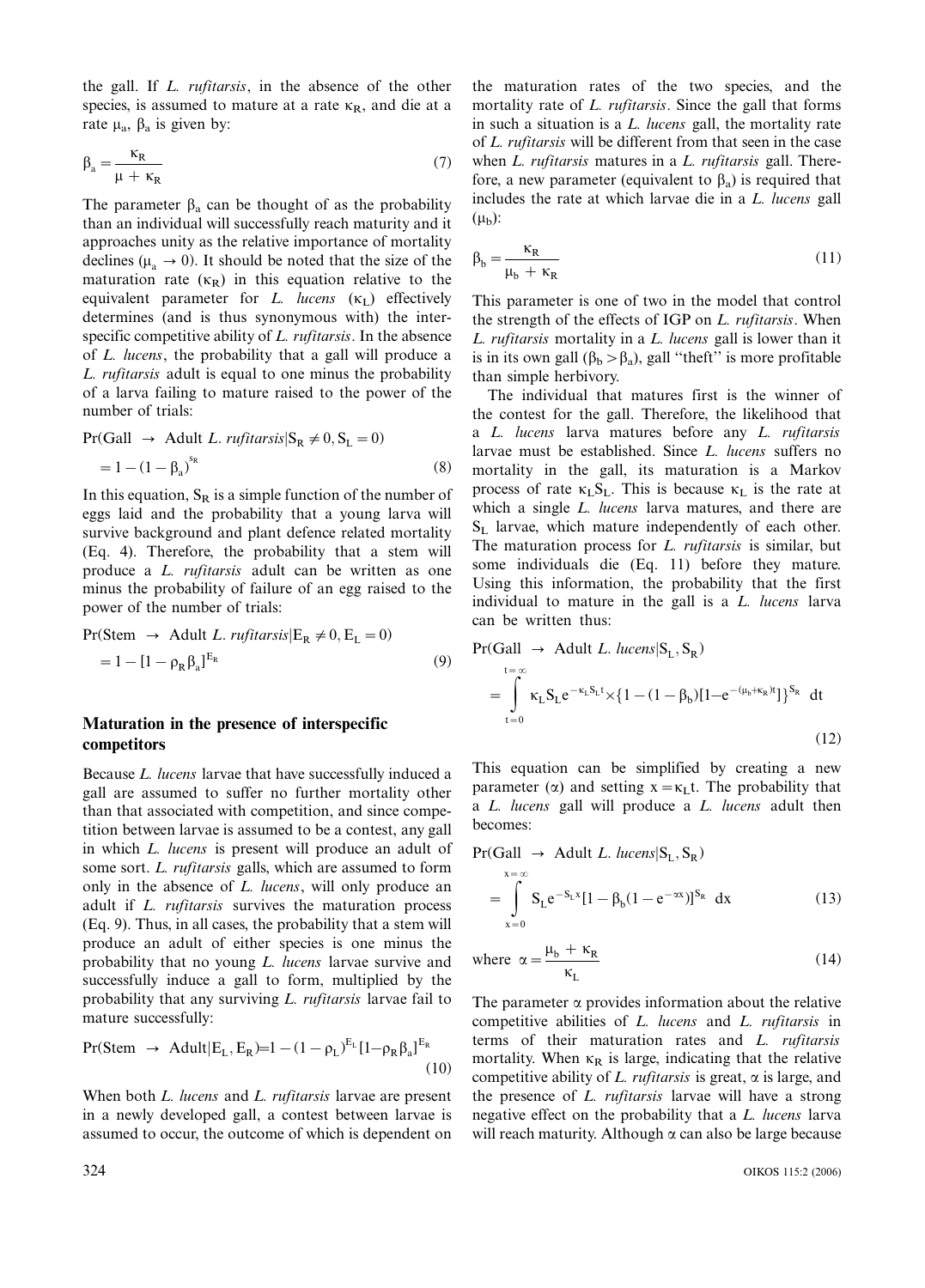$\mu_b$  is large, in this case  $\beta_b$  will be small (Eq. 11), and the effect of the presence of L. rufitarsis larvae on the probability that a L. lucens larva will mature successfully will also be small.

Equation 13 can be written in terms of the numbers of eggs originally laid on stems. Setting  $y = e^{-x}$ , a more intuitive form of the equation for the probability that a stem will produce a L. lucens adult can be written:

$$
\Pr(\text{Stem} \to \text{Adult } L. \text{ lucens} | E_L, E_R)
$$
\n
$$
= \int_{y=0}^{y=1} \rho_L E_L [1 - \rho_L (1 - y)]^{E_L - 1}
$$
\n
$$
\times [1 - \rho_R \beta_b (1 - y^{\alpha})]^{E_R} dy. \tag{15}
$$

The probability that a stem will produce a *L. rufitarsis* adult is then simply the probability that a stem will produce an adult of any type (Eq. 10), minus the probability that L. lucens reaches maturity first:

$$
\Pr(\text{Stem} \to \text{Adult } L. \text{ lucens} | E_{R}, E_{L})
$$
\n
$$
= 1 - (1 - \rho_{L})^{E_{L}} [1 - \rho_{R} \beta_{a}]^{E_{R}}
$$
\n
$$
- \int_{y=0}^{y=1} \rho_{L} E_{L} [1 - \rho_{L} (1 - y)]^{E_{L} - 1}
$$
\n
$$
\times [1 - \rho_{R} \beta_{b} (1 - y^{x})]^{E_{R}} dy. \tag{16}
$$

#### Egg production by emergent adults

Larvae that have successfully matured in one year are assumed to pupate and emerge the following year as adults. The number of eggs in the next L. lucens generation  $(\Sigma E_L)$  is assumed to be a linear function of the number of emergent adults  $(A<sub>L</sub>)$ :

$$
\sum E_{L} = \lambda_{L} A_{L}
$$
 (17)

where  $\lambda_L$  is the number of eggs produced per adult. The number of eggs contributed by each *L. rufitarsis* adult to the next generation is dependent on gall type. If the proportion of L. rufitarsis adults emerging from L. rufitarsis galls is  $\varphi$ , the total number of L. rufitarsis eggs in the next generation  $(\Sigma E_R)$  is given by:

$$
\sum E_R = \varphi \lambda_R A_R + (1 - \varphi) m \lambda_R A_R
$$
\n(18)

where m is the proportional change in the number of eggs produced per adult L. rufitarsis  $(\lambda_R)$  resulting from the theft of a L. lucens gall. The effect of gall type on egg production provides a second opportunity for IGP to affect L. rufitarsis fitness: when  $m > 1$ , gall theft is more profitable for  $L$ . *rufitarsis* than simple herbivory.

#### Simulations

The above equations were used to produce computer simulations of the dynamics of L. lucens and L. rufitarsis over many generations. At the beginning of each generation, the patches in a simulation were renewed. As in other versions of the aggregation model, we assume that the system is ''donor controlled'', such that the rate of supply of new patches is independent of consumer density. While herbivory is likely to affect plant fitness, we do not expect a strong link between the dynamics of P. australis, a long-lived clonal plant, and its consumers. The levels of host plant defence associated with each patch were assigned by randomly drawing a number from a normal distribution with a particular mean  $(W_A)$  and standard deviation  $(W_{SD})$ . Eggs were distributed across patches according to a negative binomial distribution, with the degree of aggregation being controlled by a clumping parameter  $(k<sub>L</sub>$  for L. lucens and  $k_R$  for L. rufitarsis). Mortality of young larvae attempting to initiate galls was determined by randomly drawing numbers from a binomial distribution, with probabilities being defined by Eq. 1 and 2. Each patch was then assigned a gall type (according to the species present), and the outcome of competition determined by drawing numbers from a binomial distribution, with probabilities defined by Eq. 15 and 16. The total number of eggs produced by larvae that successfully reached maturity was determined using Eq. 17 and 18, and these eggs were made available at the beginning of the next generation.

All simulations were run for 1000 generations with identical starting conditions (each species having an average density of one egg per patch). Default parameter values are given in Table 1. We present the outcome of each simulation as the number of generations of coexistence that were observed. Thus, we focus on the persistence of the interaction in a stochastic environment rather than its strict mathematical stability. Simulations were programmed in Microsoft Visual  $C++$  version 6.0.

For logistical reasons, it was not possible to vary all parameters of interest simultaneously. Therefore, the areas of parameter space of greatest interest (especially those where simulation outcomes were likely to flip between coexistence and exclusion) were explored. Particular attention was paid to parameters controlling competitive ability ( $\alpha$ ,  $\delta$ <sub>L</sub> and  $\delta$ <sub>R</sub>), aggregation ( $k$ <sub>L</sub> and  $k_R$ ), and the importance of IGP ( $\beta_b$  and m). In order to match the general conditions present in our system, we explored situations in which the species (*L. rufitar*sis) that is the dominant competitor in the contest for a gall  $(\alpha > 1)$  is capable of IGP, but is more seriously affected by host plant defences than its competitor  $(\delta_{\rm R} > \delta_{\rm L})$ .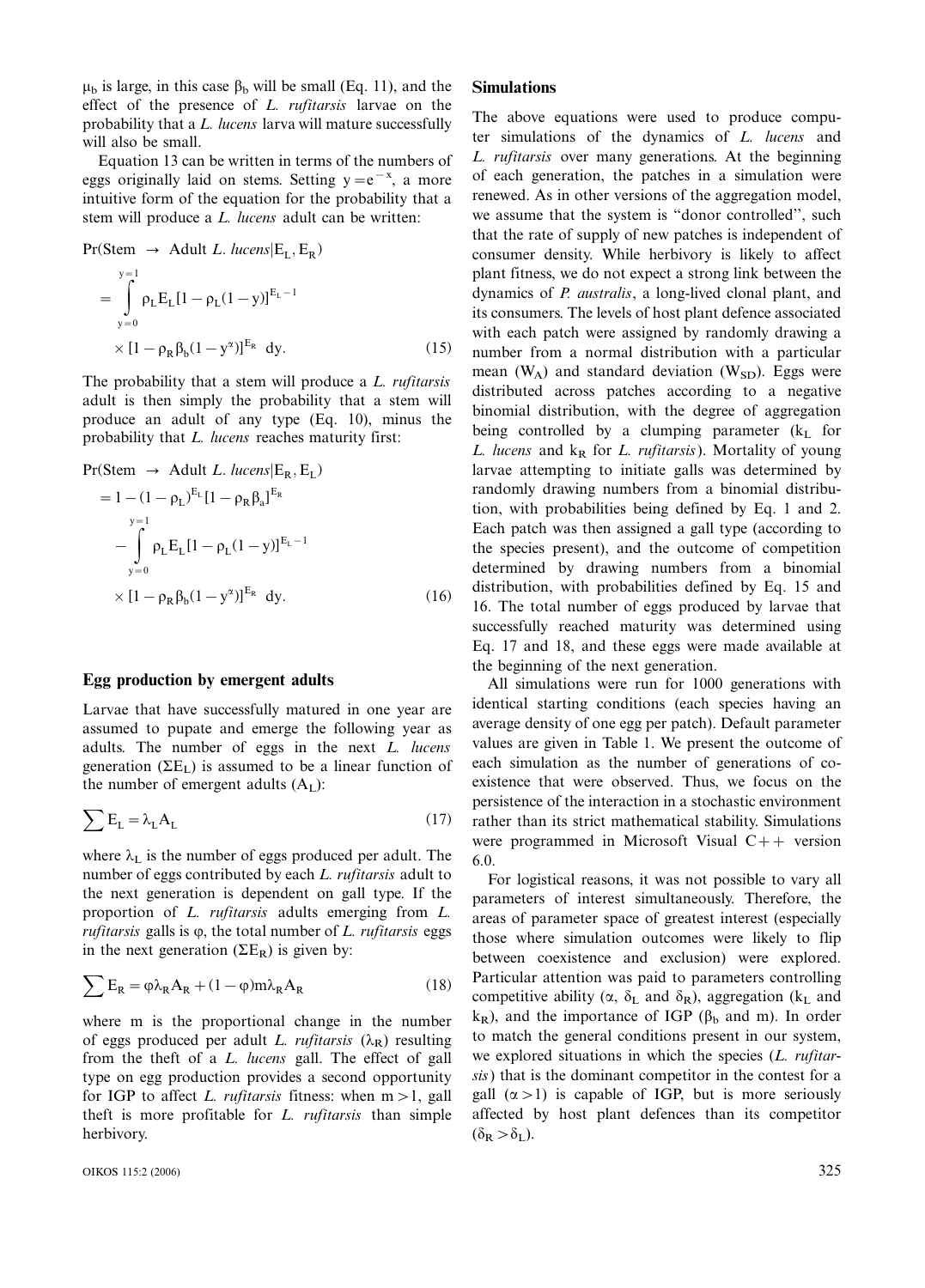Table 1. The parameter values employed in simulations. The ''default value'' is that used in all simulations discussed in the results unless otherwise stated in the figure legends. \*The default value for k was arbitrarily chosen to be  $20 - at$  large values of k such as this, the negative binomial distribution is indistinguishable from a Poisson distribution (i.e. eggs will be distributed at random with no aggregation).

| Parameter                                                      | Description                                                                               | Default<br>value | Range<br>explored                                      |
|----------------------------------------------------------------|-------------------------------------------------------------------------------------------|------------------|--------------------------------------------------------|
| $\mathbb{R}$                                                   | Number of patches (host plant stems)                                                      | 1000             |                                                        |
| <b>W<sub>A</sub></b>                                           | Average level of host plant defence                                                       | 1.5              | $0$ to 2.5                                             |
| $W_{SD}$                                                       | Standard deviation of host plant defence levels                                           | 0.2              | $0$ to $2$                                             |
| $\gamma_{\rm L}$                                               | Determines level of background mortality of L. lucens                                     |                  |                                                        |
|                                                                | Determines level of background mortality of L. rufitarsis                                 |                  |                                                        |
| $\delta_{\rm L}^{\gamma_{\rm R}}$                              | Determines strength of the effect of host plant defence on L. lucens                      |                  |                                                        |
| $\delta_{\rm R}$                                               | Determines strength of the effect of host plant defence on L. rufitarsis                  |                  | $0.5$ to $2$                                           |
| $\alpha$                                                       | Determines relative competitive ability of L. lucens and L. rufitarsis                    | 4                | 1 to $20$                                              |
| $\begin{array}{c} \beta_a \\ \beta_b \\ \lambda_L \end{array}$ | Determines probability that a L. rufitarsis larva survives maturation in its own gall     | 0.5              | $0.05$ to $0.5$                                        |
|                                                                | Determines probability that a L. rufitarsis larva survives maturation in a L. lucens gall | 0.5              | $0.5$ to $0.95$                                        |
|                                                                | Number of eggs produced per adult <i>L. lucens</i>                                        | 25               |                                                        |
| $\lambda_{\rm R}$                                              | Number of eggs produced per adult <i>L. rufitarsis</i> emerging from its own gall         | 25               | 2.5 to 25                                              |
| m                                                              | Proportional change in L. rufitars is fecundity owing to the ft of L. lucens gall         |                  |                                                        |
| $k_{L}$                                                        | Clumping parameter of the negative binomial distribution for L. lucens                    | $20*$            | $\frac{1 \text{ to } 9}{10^{-1} \text{ to } 10^{1.5}}$ |
| $k_{R}$                                                        | Clumping parameter of the negative binomial distribution for L. rufitarsis                | $20*$            | $10^{-1}$ to $10^{1.5}$                                |

## **Results**

## Resource heterogeneity promotes coexistence

The simplest scenario that we investigated with the model was one in which there was no intraspecific aggregation and no IGP, but in which the two species differed in their susceptibility to host plant defences, and in their competitive ability. Under these circumstances, the model predicts that in some areas of parameter space competitive exclusion will occur, while in others resource heterogeneity alone is sufficient to allow the two species to coexist (Fig. 1, 2). If  $L$ . lucens is less susceptible to host plant defences, it can persist in habitats with well defended host plants while L. rufitarsis goes extinct. If L. rufitarsis is a better competitor in the contest for a gall, and its chances of overcoming host plant defences are sufficiently high, it drives L. lucens to extinction. In habitats of intermediate quality, each species has a competitive advantage on a proportion of the available host plant patches, and coexistence occurs as a result. Unsurprisingly, coexistence is more likely when variation in host plant defences is greater (Fig. 1), and when the ecological differentiation between the two species is greater (Fig. 2).



Key to Figures. In all figures, each pixel represents the outcome of one simulation, and the colo the pixel indicates the number of generations in the simulation for which the two species coex before one became extinct (simulations were terminated after 1000 generations).



Fig. 1. Outcomes of simulations when the mean  $(W_A)$  and standard deviation  $(W_{SD})$  of host plant defence levels were varied in the absence of aggregation or IGP. In these simulations, L. rufitarsis was dominant in competition  $(\alpha = 20)$ but its survival declined rapidly as host plant defences increased ( $\delta_{\rm R}$  = 2). For an explanation of pixel shading, see key to figures.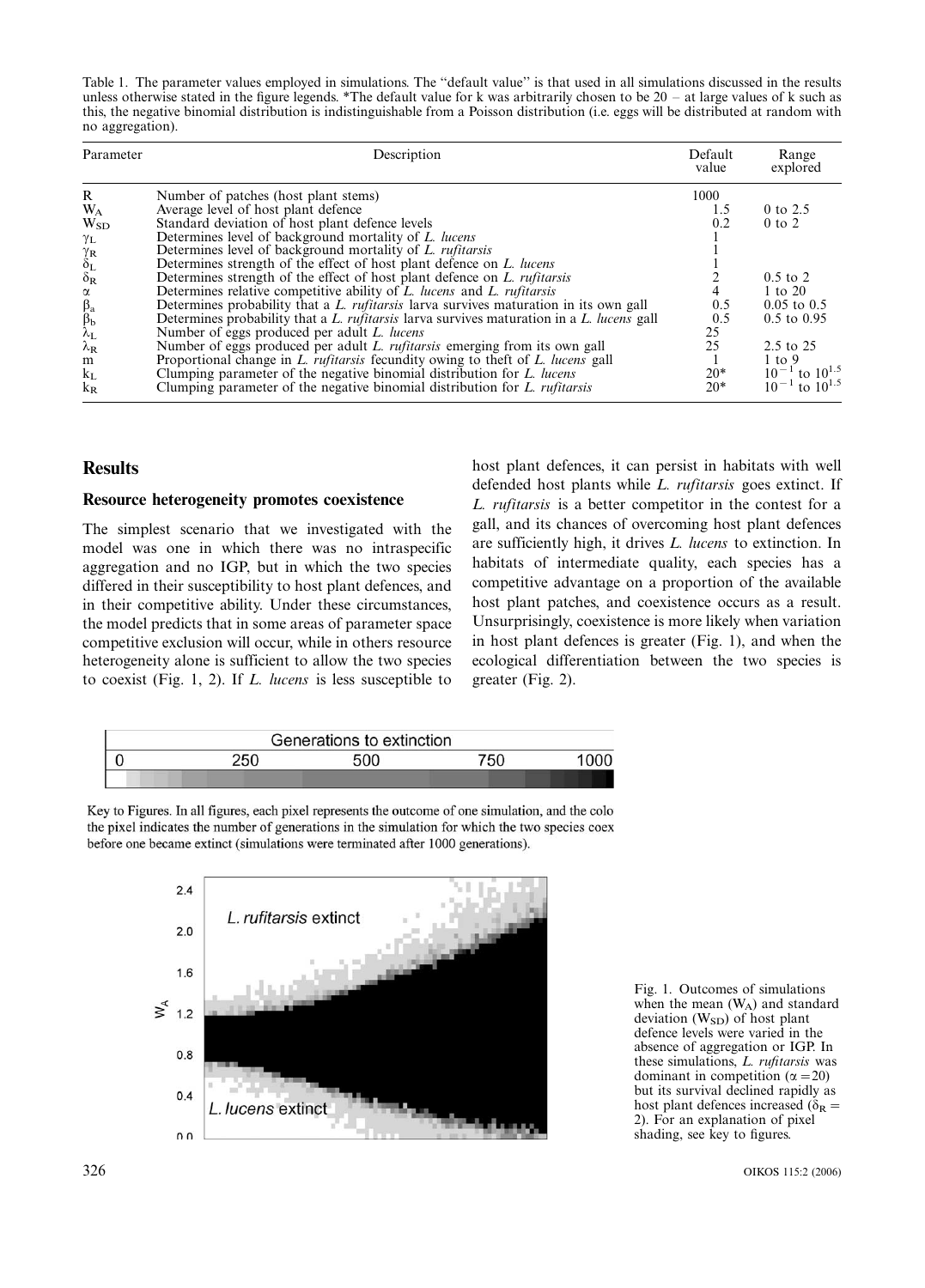

Fig. 2. Outcomes of simulations when the dominance of L. *rufitarsis* in contest competition  $(\alpha)$  and the strength of the effect of host plant defences on L. rufitarsis ( $\delta_R$ ) were varied in the absence of aggregation or IGP. For an explanation of pixel shading, see key to figures.

## Aggregation promotes coexistence in the absence of IGP

We next explored the effect of intraspecific aggregation of the eggs of the two species on coexistence in the absence of IGP. As expected, when the eggs of the species that is superior in competition for a gall (L. rufitarsis) are moderately aggregated, the relative importance of the effect of interspecific competition on the inferior competitor  $(L. \; \; lucens)$  is reduced, allowing it to persist where previously it would have



Fig. 3. Outcomes of simulations when the dominance of L. rufitarsis in contest competition  $(\alpha)$  and the strength of L. rufitarsis egg aggregation  $(k_R)$  were varied. In these simulations, there was no aggregation of L. lucens eggs, and no IGP. For an explanation of pixel shading, see key to figures.

been driven to extinction (Fig. 3). Similarly, if strong effects of host plant defences on  $L$ . *rufitarsis* give  $L$ . lucens the com petitive edge, moderate aggregation of L. lucens eggs can reduce interspecific competitive effects sufficiently to promote coexistence where  $L$ . *rufitarsis* would otherwise be driven to extinction (Fig. 4). Thus, in the absence of IGP, the model's behaviour is consistent with the hypothesis that aggregation of a superior competitor can promote coexistence between two species competing for shared limiting resources (Hartley and Shorrocks 2002).

## IGP alters the conditions that favour coexistence

We next looked to see if the conditions necessary for coexistence of the two species in the absence of intraspecific aggregation were altered by the presence of IGP. When success in a competitive contest leads to improved fecundity or survival for L. rufitarsis, coexistence is still determined by a trade-off between competitive ability and susceptibility to host plant defences, but the region of parameter space in which coexistence occurs is altered (Fig. 5, 6). Because interspecific encounters enhance *L. rufitarsis* fitness, the balance is shifted in its favour throughout parameter space. Firstly, it is more likely to persist alongside its competitor in situations in which it was previously vulnerable to extinction as a result of its susceptibility to host plant defences. Secondly, it is more likely to drive L. lucens to extinction in regions of parameter space where it has the competitive advantage.

Interestingly, the introduction of IGP tends to lead to an expansion in the zone of parameter space in which coexistence occurs (Fig.  $6$ ). When *L. rufitarsis* 



Fig. 4. Outcomes of simulations when the dominance of L. *rufitarsis* in contest competition  $(\alpha)$  and the strength of L. lucens egg aggregation  $(k<sub>L</sub>)$  were varied. In these simulations, there was no aggregation of  $\overline{L}$ . *rufitarsis* eggs, and no IGP. For an explanation of pixel shading, see key to figures.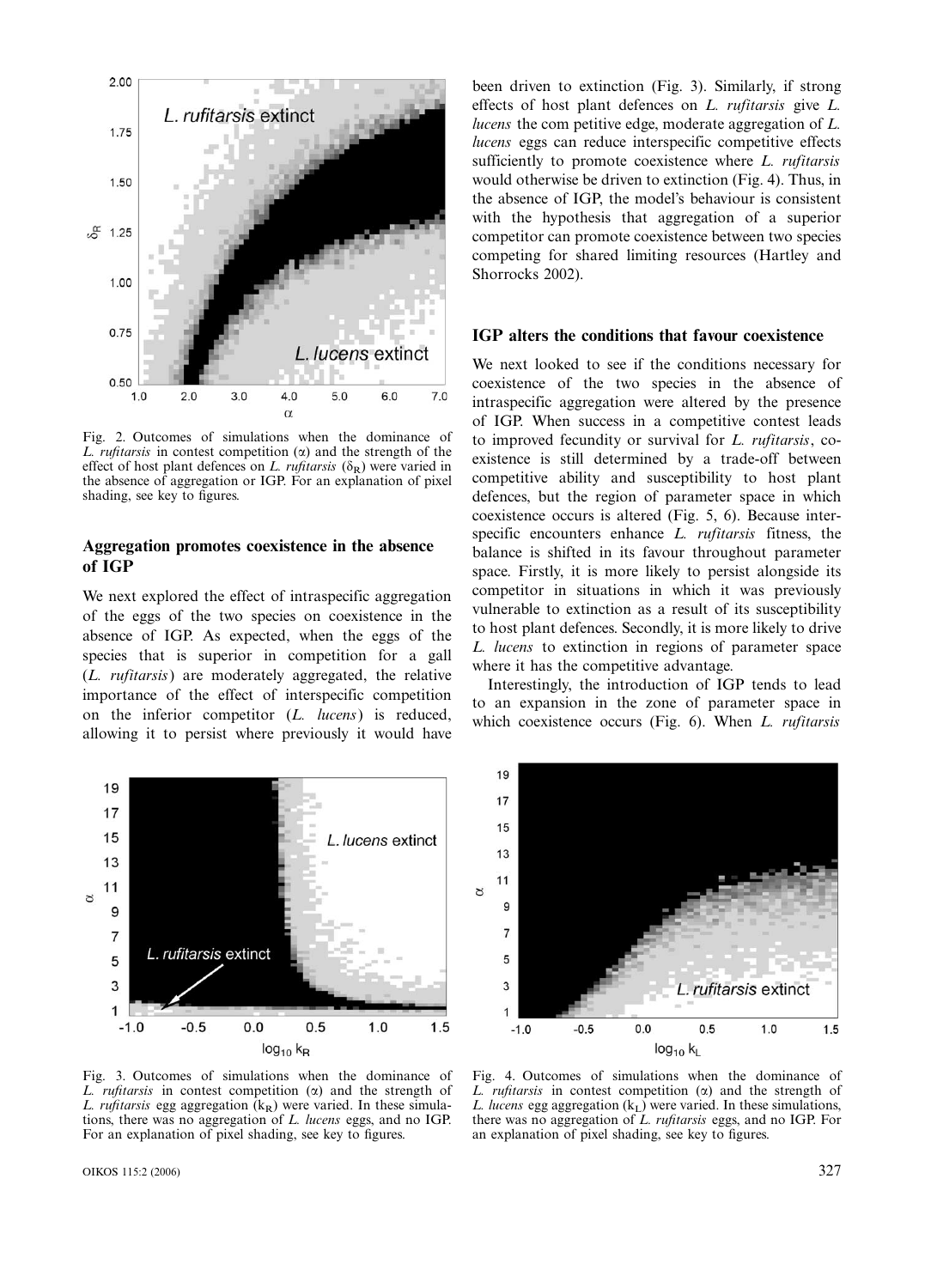

Fig. 5. Outcomes of simulations when the strengths of the effects of IGP and host plant defences ( $\delta_R$ ) on *L. rufitarsis* were varied in the absence of aggregation. In this case, the effect of IGP was varied by altering the probability of *L. rufitarsis* survival in a L. lucens gall  $(\beta_b)$ . For an explanation of pixel shading, see key to figures.

benefits substantially from interactions with L. lucens, its persistence is affected less significantly by changes in susceptibility to host plant defences because it is able to "specialise" in IGP while L. lucens "specialises" in herbivory. The introduction of IGP has effectively introduced a new axis to the niche-space which the two species are exploiting. The effect is seen more clearly if it is assumed that there is an evolutionary trade-



Fig. 7. Outcomes of simulations when the strengths of the effects of IGP and host plant defences ( $\delta_R$ ) on *L. rufitarsis* were varied in the absence of aggregation. In this case, the effect of IGP was varied by altering the probability of L. rufitarsis survival in L. rufitarsis ( $\beta_a$ ) and L. lucens ( $\beta_b$ ) galls. A tradeoff was envisaged in which increased benefits to L. rufitarsis of IGP are associated with reduced survival in the absence of L. lucens, such that in all simulations  $\beta_b + \beta_b = 1$ . For an explanation of pixel shading, see key to figures.

off between the ability of  $L$ . *rufitarsis* to indulge in IGP and its ability to consume the shared resource (Fig. 7, 8). As the exploitation of  $L$ . *lucens* becomes an increasingly important contributor to L. rufitarsis fitness, the region of parameter space in which coexistence can occur expands. With IGP incorporated into the model, coexistence is possible wherever the combined advantages of superior competitive ability and IGP are



Fig. 6. Outcomes of simulations when the strengths of effects of IGP and host plant defences ( $\delta_R$ ) on *L. rufitarsis* were varied in the absence of aggregation. In this case, the effect of IGP was varied by altering the strength of the effect of maturation in a L. lucens gall on  $L$ . rufitarsis fecundity (m). For an explanation



Fig. 8. Outcomes of simulations when the strengths of the effects of IGP and host plant defences  $(\delta_R)$  on L. rufitarsis were varied in the absence of aggregation. In this case, the effect of IGP was varied by altering the strength of the effect of maturation in a L. lucens gall on L. rufitarsis fecundity (m). A tradeoff was envisaged in which increased benefits to L. rufitarsis of IGP are associated with reduced fecundity in the absence of L. lucens, such that in all simulations  $m\lambda_R = 25$ . For an explanation of pixel shading, see key to figures.

of pixel shading, see key to figures.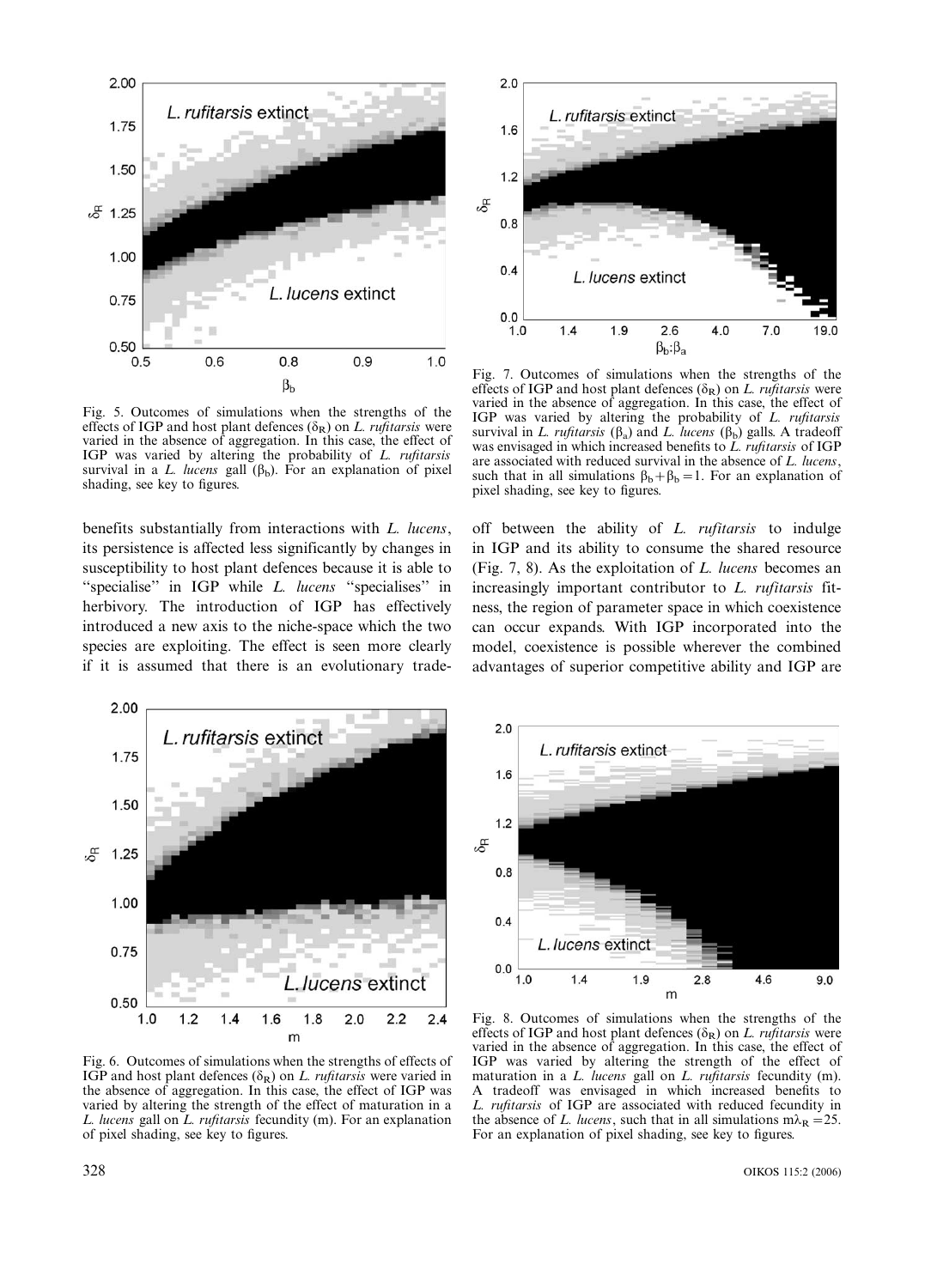balanced in L. *rufitarsis* by greater susceptibility to host plant defences and reduced effectiveness in herbivory.

# Aggregation can be detrimental to coexistence in the presence of IGP

When we examined the combined effects of aggregation and IGP on coexistence, we discovered that intraspecific aggregation does not always have a positive effect on diversity. Unsurprisingly, IGP does not interfere qualitatively with the effects of aggregation of L. rufitarsis eggs on L. lucens. Clumping of the eggs of the superior competitor always reduces the likelihood that the inferior competitor is excluded (Fig. 9). However, aggregation of L. lucens eggs has a very different effect on its competitor in the presence of IGP. If L. rufitarsis benefits from interactions with



Fig. 9. Outcomes of simulations when the strengths of the effect of IGP on L. rufitarsis and of L. rufitarsis egg aggregation  $(k_R)$ were varied. In a) the effect of IGP was varied by altering the probability of L. rufitarsis survival in a L. lucens gall  $(\beta_b)$ . In b) the effect of IGP was varied by altering the strength of the effect of maturation in a L. lucens gall on L. rufitarsis fecundity (m). In all simulations, *L. rufitarsis* was dominant in competition  $(\alpha = 20)$  and relatively resistant to host plant defences ( $\delta_R = 1.0$ ), and there was no aggregation of  $\hat{L}$ . lucens eggs. For an explanation of pixel shading, see key to figures.



effect of IGP on  $L$ . *rufitarsis* and of  $L$ . *lucens* egg aggregation  $(k<sub>L</sub>)$  were varied. In (a) the effect of IGP was varied by altering the probability of L. rufitarsis survival in a L. lucens gall  $(\beta_b)$ . In (b) the effect of IGP was varied by altering  $\overline{L}$ . *rufitarsis* fecundity in a L. lucens gall  $(\lambda_{RL})$ . In all simulations, L. *rufitarsis* was dominant in competition ( $\alpha$  = 20) and there was no aggregation of L. rufitarsis eggs. For an explanation of pixel shading, see key to figures.

L. lucens, extinction becomes more likely if its ''host'' is aggregated (Fig. 10). This is because, as well as reducing the relative strength of interspecific competition, aggregation reduces the strength of interspecific interactions that are beneficial to one party. When L. lucens is aggregated, L. rufitarsis has access to fewer hosts, more L. rufitarsis larvae mature in their own (inferior) galls, and survival and fecundity are reduced. Thus, the inclusion of IGP in the model produces a qualitative change in the predicted effect of aggregation on coexistence.

# **Discussion**

The two fly species that inspired our model share and compete strongly for a single host plant resource that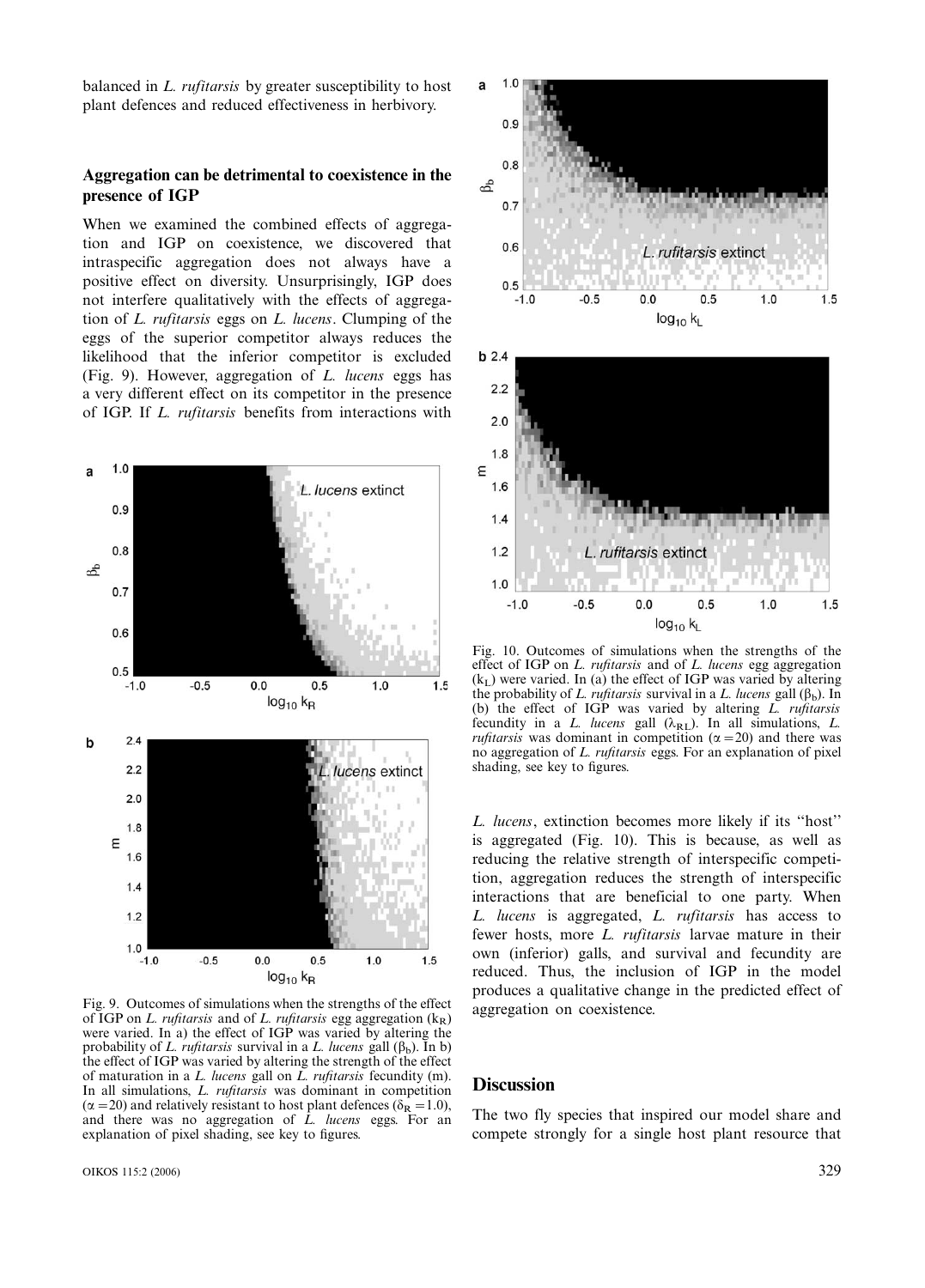is in limited supply, but they coexist stably (Reader 2003). Thus, like many competing species, L. lucens and L. *rufitarsis* appear to violate the principle of competitive exclusion (Hardin 1960). Our model simulations shed light on the mechanisms that might permit coexistence in this system, and in a broader context have interesting implications for the study of the maintenance of diversity in communities in which the division between competition and parasitism or predation is blurred.

# Resource heterogeneity and coexistence on patchy ephemeral resources

Our results show that resource partitioning has an important role to play in coexistence in our study system. When examining the potential of resource heterogeneity to play a role in promoting coexistence, previous studies of communities exploiting patchy ephemeral resources have focussed in particular on the distribution of individuals across patches: if different species show different patterns of patch occupancy such that interspecific competitive interactions are less common than if those species were distributed at random, coexistence will be favoured (Ives 1988, Sevenster 1996). Although results vary from system to system, there is often little evidence for repulsion between the distributions of competing species, and this has led to the conclusion that classical resource partitioning is unlikely to make an important contribution to coexistence on patchy ephemeral resources (Shorrocks and Sevenster 1995, Sevenster and Van Alphen 1996, Wertheim et al. 2000, Mitsui and Kimura 2000, Krijger and Sevenster 2001). In many of the systems studied, however, the effects of patch quality on survival, fecundity and competitive ability are not as well understood as are the distributions of species across patches. In theory, any difference between species in the way that fitness responds to resource variability could allow niche differentiation between species (Ives 1995). Thus, although classical resource partitioning is often not sufficient to explain coexistence in these systems, resource heterogeneity may still have an important role to play.

In our case, although observations of egg laying behaviour indicate that there is no repulsion between the distributions of  $L$ . *lucens* and  $L$ . *rufitarsis* eggs across patches (Reader 2001), subtle effects of patch quality on larval survival in the two species are well documented (De Bruyn 1994, Reader 2001). Model simulations show how this differential can promote coexistence in some areas of parameter space. While similar effects on coexistence of variation among species in the relationship between resource heterogeneity and survival are only likely in systems where larval mortality is strongly related to resource quality, it does seem probable that subtle or cryptic variation in the effects of patch quality on other factors affecting fitness (e.g. body size, development rate) almost certainly exists in most communities exploiting patchy ephemeral resources. Thus, we should be careful not to underestimate the role that resource heterogeneity plays in explaining observed patterns of diversity. While observations of the distribution of individuals across patches can tell us much about species interactions, the only way to understand fully coexistence in these species-rich insect communities is to conduct appropriate competition experiments across a range of patch qualities (Ives 1995).

# IGP and coexistence

The ''intraguild kleptoparasitism'' that we have modelled clearly has important consequences for the maintenance of diversity in our study system. IGP is a widespread phenomenon in terrestrial food webs (Polis et al. 1989, Polis and Strong 1996, Coll and Guershon 2002, Müller and Brodeur 2002). Facultative kleptoparasitism like that observed in our study system is also well documented in insect communities (Crespi and Abbot 1999, Sivinski et al. 1999), and species that kleptoparasitise their competitors are functionally indistinguishable from intraguild predators. Theory suggests that IGP can alter the competitive balance between species, and change the conditions under which coexistence is likely to occur (Holt and Polis 1997, McCann and Hastings 1997). An important general finding is that when two consumers share a single resource, and one consumer can indulge in IGP, the intermediate species (the consumer that is incapable of IGP) will be driven to extinction unless it is the superior competitor for the shared resource (Holt and Polis 1997). The behaviour of our model supports this prediction: the more effective L. rufitarsis is as an intraguild ''predator'', the bigger the advantage that L. lucens must have over its competitor when it comes to exploiting the shared resource if it is to persist.

While it is true that IGP may destabilise interactions between competitors by driving intermediate species to extinction, it is equally true that IGP can facilitate the persistence of species that would otherwise be excluded through competition (Holt and Polis 1997). Our results show this effect clearly: there are areas of parameter space in which *L. rufitarsis* is unlikely to persist unless it can exploit L. lucens. In such regions, coexistence is effectively facilitated by the predator-prey nature of the relationship between the two species. If susceptibility to host plant defences puts L. rufitarsis at a competitive disadvantage, it can still persist because the more abundant its competitor becomes, the greater the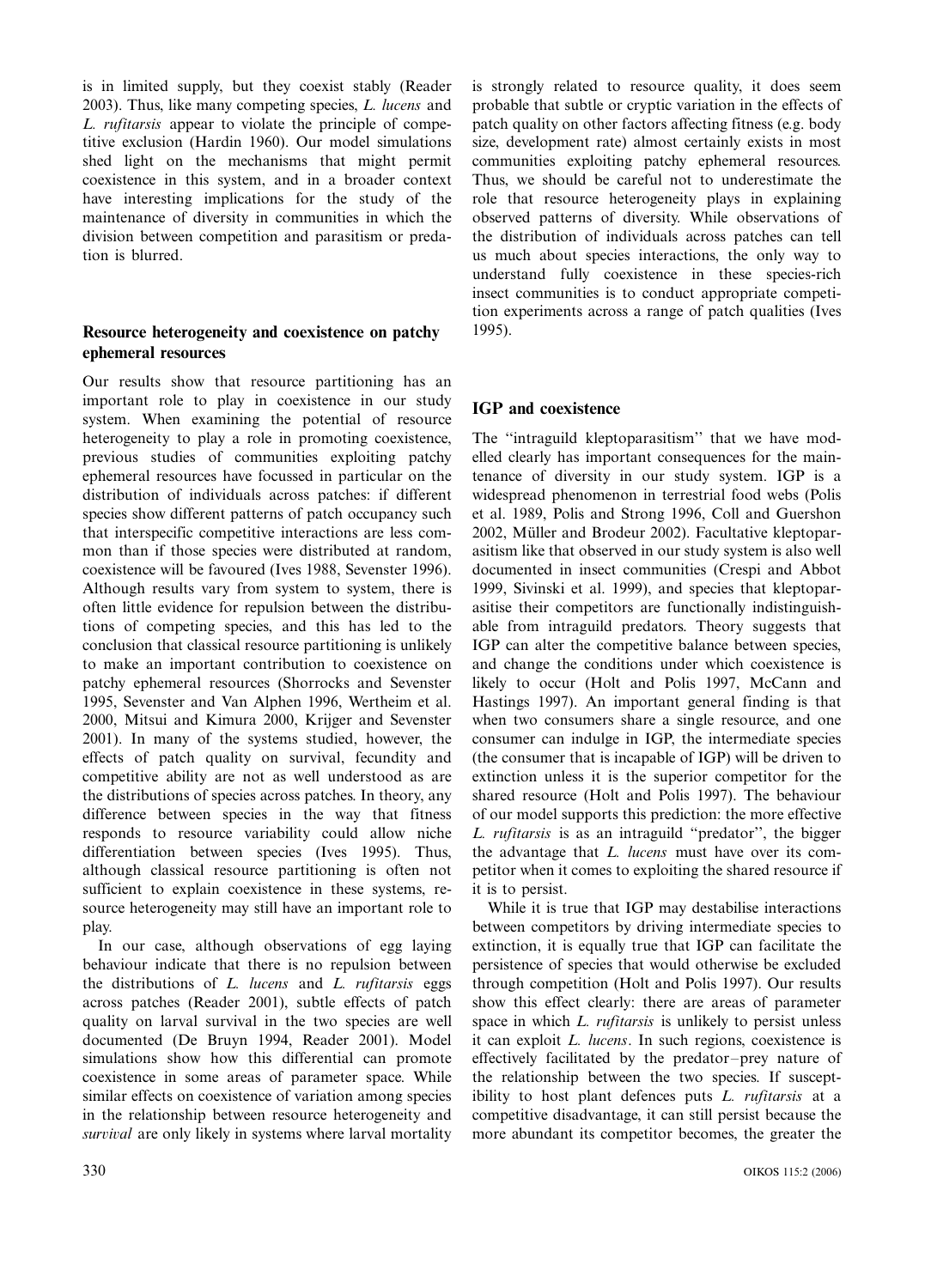likelihood that it will benefit from an interspecific encounter.

The positive impact that the evolution of IGP may have on diversity is demonstrated more clearly if we envisage that there is a trade-off between the ability of a species to indulge in IGP and its ability to exploit a shared resource (Fig. 7, 8). These results are supported by the findings of deterministic analyses of ''exploitation-interference" trade-offs. In the absence of other coexistence mechanisms, a species that is superior in interference competition can coexist with a species that is superior in exploitation competition as long as interference competition actually benefits the former (e.g. via IGP) (Amarasekare 2002). Interestingly, there is evidence from our study system that is consistent with the idea that such a trade-off occurred in the evolutionary history of the genus Lipara. Although the fecundity of L. rufitarsis females that have developed in galls stolen from their competitors is very similar to that of L. lucens, females that develop in their own galls produce significantly fewer eggs (Reader 2003). Given the evidence that L. *rufitarsis* is more susceptible to host plant defences than the two other common members of the genus in Europe (De Bruyn 1994), it seems possible that this is a species that has become increasingly adept at exploiting a previously vacant kleptoparasitic niche at the expense of the ability to attack the host plant. Such a scenario would certainly be consistent with the idea that the evolution of kleptoparasitism and inquilinism has played an important role in the diversification of phytophagous lineages (Ronquist 1994, Miller 2005).

While it is a poorly studied phenomenon, there is good evidence that facultative kleptoparasitism influences diversity in systems other than our own. Whenever herbivores or natural enemies that are susceptible to the defences of their food plants or prey can enhance their fitness by stealing resources, their persistence is likely to be affected. For example, the facultatively kleptoparasitic aphid Eriostoma yangi can only persist on host plants of a particular type when a competitor species whose galls it is able to usurp is present (Akimoto 1988). Similarly, the parasitoid Asobara tabida only coexists with Leptopilina boulardi on Drosophila simulans because it can act as a kleptoparasite (Kraaijeveld 1999).

## Aggregation, IGP and coexistence

Our model predicts that the ability of intraspecific aggregation to promote the coexistence of species that share a patchy, ephemeral resource is strongly dependent on the relative strengths of competition and IGP. The prediction that intraspecific aggregation of a superior competitor can reduce the relative importance of interspecific competition for an inferior competitor, and therefore promote coexistence, has been around for more than twenty years (Atkinson and Shorrocks 1981, Hanski 1981), and aggregation is now widely believed to be an important factor determining diversity in communities exploiting patchy ephemeral resources. Our results add weight to the idea that the prediction is robust (Hartley and Shorrocks 2002), and is not dependent on the specific details of any particular competition model. However, in contrast to other theoretical studies of this kind (Atkinson and Shorrocks 1981, Sevenster 1996, Heard and Remer 1997, Hartley and Shorrocks 2002), we have found that the clumping of conspecifics does not always promote diversity in communities of competing insects. As one of a pair of competing species becomes more dependent on IGP, the three-species system that we modelled becomes more linear (less triangular), and intraspecific aggregation actually reduces the likelihood of coexistence. This is because intraspecific aggregation reduces the relative frequency of interspecific encounters, and can thus weaken the trophic link between an intraguild predator/parasite and its prey/host.

# **Conclusions**

In this paper, we have explored how three factors can affect the persistence of competitors in a community exploiting a patchy ephemeral resource. Intraspecific aggregation, resource heterogeneity and the strength of IGP combine to determine the probability that competitive exclusion will occur. These factors are likely to be of widespread importance in communities of insects in which competition is intense. Strong intraspecific aggregation has frequently been documented, not just in communities exploiting fallen fruit, animal dung, carrion and fungi (Ives 1991, Jaenike and James 1991, Giller and Doube 1994, Sevenster and Van Alphen 1996, Wertheim et al. 2000), but also in many other systems, including those in which phytophagous insects forage on patchy plant resources (Taylor et al. 1978, Faeth 1990, Morris et al. 1992). Resource heterogeneity that impacts upon fitness is likely to be ubiquitous, even if its effects are difficult to measure. Finally, complex and indirect interactions that do not fit neatly into categories like ''competition'' or ''predation'' appear to be very common in terrestrial systems (Polis et al. 1989, Coll and Guershon 2002), and clearly have important implications for community stability (Polis and Strong 1996, Holt and Polis 1997, McCann and Hastings 1997). Our results emphasise that it is crucial to understand the interactions between these factors, and others that influence coexistence, if we are to explain fully the patterns of diversity that we observe in nature.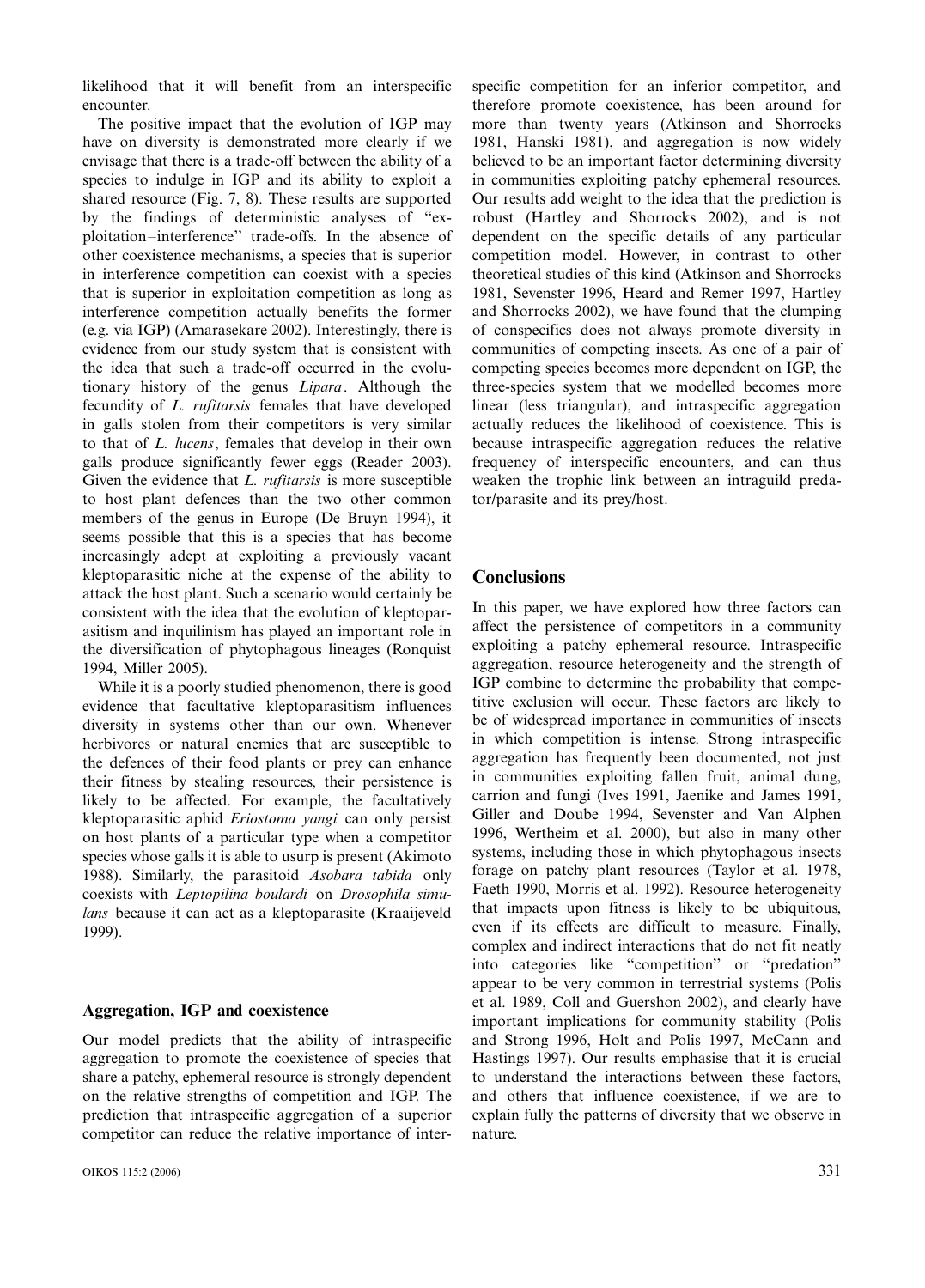$Acknowledgements - T.R.$  was funded by a NERC research studentship (GT 04/97/61/FS) and The National Trust.

Thanks to Laurie Friday for her guidance and advice.

## References

- Akimoto, S. 1988. Competition and niche differentiation among Eriosoma aphids occurring on the Japanese elm.  $-$  Oecologia 75: 44-53.
- Amarasekare, P. 2002. Interference competition and species coexistence.  $-$  Proc. R. Soc. Lond. 269: 2541 $-2550$ .
- Atkinson, W. D. and Shorrocks, B. 1981. Competition on a divided and ephemeral resource: a simulation model.  $-$  J. Anim. Ecol. 50: 461 $-471$ .
- Chvála, M., Doskocil, J., Mook, J. H. et al. 1974. The genus Lipara Meigen (Diptera: Chloropidae), systematic morphol- $\log y$ , behaviour and ecology.  $-$  Tijdschrift Entomol. 117:  $1 - 25$ .
- Coll, M. and Guershon, M. 2002. Omnivory in terrestrial arthropods: mixing plant and prey diets. - Annu. Rev. Entomol. 47: 267-297.
- Craig, T. P., Itami, J. K. and Price, P. W. 1990. Intraspecific competition and facilitation by a shoot-galling sawfly. - J. Anim. Ecol. 59: 147-159.
- Crespi, B. and Abbot, P. 1999. The behavioral ecology and evolution of kleptoparasitism in Australian gall thrips. Florida Entomol. 82: 147-164.
- De Bruyn, L. 1994. Life cycle strategies in a guild of dipteran gall formers on the common reed.  $-$  In: Williams, M. A. J.  $\text{[ed]}$ , Plant galls. Clarendon Press, pp. 259–281.
- Faeth, S. H. 1990. Aggregation of a leafminer, Cameraria Sp. Nov. (Davis): consequences and causes. - J. Anim. Ecol. 59:  $569 - 586.$
- Giller, P. S. and Doube, B. M. 1994. Spatial and temporal cooccurrence of competitors in Southern African dung beetle communities.  $-$  J. Anim. Ecol. 63: 629-643.
- Godfray, H. C. J. and Pacala, S. W. 1992. Aggregation and the population dynamics of parasitoids and predators. Am. Nat.  $140:30-40$ .
- Hanski, I. 1981. Coexistence of competitors in patchy environments with and without predation.  $-$  Oikos 37: 306-312.
- Hardin, G. 1960. The competitive exclusion principle.  $-$  Science 131: 1292-1297.
- Hartley, S. and Shorrocks, B. 2002. A general framework for the aggregation model of coexistence.  $-$  J. Anim. Ecol. 71:  $651 - 662.$
- Heard, S. B. and Remer, L. C. 1997. Clutch-size behavior and coexistence in ephemeral patch competition models. - Am. Nat. 150: 744-770.
- Holt, R. D. and Polis, G. A. 1997. A theoretical framework for intraguild predation.  $-$  Am. Nat. 149: 745 $-764$ .
- Inouye, B. D. 1999. Estimating competition coefficients: strong evidence for competition between three species of frugivorous flies.  $-$  Oecologia 120: 588-594.
- Inouye, B. D. 2005. Scaling up from local competition to regional coexistence across two scales of spatial heterogeneity: insect larvae in the fruits of Apeila membranacea. - Oecologia 145: 188-196.
- Ives, A. R. 1988. Covariance, coexistence and the population dynamics of two competitors using a patchy resource. - J. Theor. Biol. 133: 345-361.
- Ives, A. R. 1991. Aggregation and coexistence in a carrion fly community.  $-$  Ecol. Monogr. 61: 75–94.
- Ives, A. R. 1995. Measuring competition in a spatially heterogeneous environment.  $-$  Am. Nat. 146: 911-936.
- Jaenike, J. and James, A. C. 1991. Aggregation and the coexistence of mycophagous  $Drosophila$ .  $-$  J. Anim. Ecol. 60: 913-928.
- Johannesen, J. and Loeschcke, V. 1996. Distribution, abundance and oviposition patterns of four coexisting Chiastocheta

species (Diptera: Anthomyiidae). – J. Anim. Ecol. 65: 567– 576.

- Klopfer, E. D. and Ives, A. R. 1997. Aggregation and the coexistence of competing parasitoid species. Theor. Popul. Biol. 52: 167-178.
- Kraaijeveld, A. R 1999. Kleptoparasitism as an explanation for paradoxical oviposition decisions of the parasitoid Asobara  $\hat{t}$ abida. - J. Evol. Biol. 12: 129-133.
- Krijger, C. L. and Sevenster, J. G. 2001. Higher species diversity explained by stronger spatial aggregation across six neotropical *Dosophila* communities.  $-$  Ecol. Lett. 4: 106-115.
- May, R. M. and Hassell, M. P. 1981. The dynamics of multiparasitoid-host interactions. - Am. Nat. 117: 234-261.
- McCann, K. S. and Hastings, A. 1997. Re-evaluating the omnivory-stability relationship in food webs. - Proc. R. Soc. Lond. 264: 1249-1254.
- McGeoch, M. A. and Chown, S. L. 1997. Evidence of competition in a herbivorous, gall-inhabiting moth (Lepidoptera) community.  $-$  Oikos 78: 107-115.
- Miller, D. G. 2005. Ecology and radiation of galling aphids (Tamalia; Hemiptera: Aphidae) on their host plants (Ericaceae). - Basic Appl. Ecol. 6: 463-469.
- Mitchell, R. 1975. The evolution of oviposition tactics in the bean weevil, Callosobruchus maculatus (F.). - Ecology 56: 696-702.
- Mitsui, H. and Kimura, M. T. 2000. Coexistence of drosophilid flies: Aggregation, patch size diversity and parasitism.  $-$  Ecol. Res. 15: 93 $-100$ .
- Mook, J. H. 1967. Habitat selection by Lipara lucens Mg. (Diptera, Chloropidae) and its survival value. Arch. Neerl. Zool. 17: 469-549.
- Morris, W. F., Wiser, S. D. and Klepetka, B. 1992. Causes and consequences of spatial aggregation in the phytophagous beetle Altica tombacina.  $-$  J. Anim. Ecol. 61: 49-58.
- Müller, C. B. and Brodeur, J. 2002. Intraguild predation in biological control and conservation biology. - Biol. Control  $25: 216 - 223.$
- Murdoch, W. W. and Stewart-Oaten, A. 1989. Aggregation by parasitoids and predators: effects on equilibrium and stability. – Am. Nat. 134: 288–310.
- Polis, G. A., Myers, C. A. and Holt, R. D. 1989. The ecology and evolution of intraguild predation: potential competitors that eat each other. - Annu. Rev. Ecol. Syst. 20: 297-330.
- Polis, G. A. and Strong, D. R. 1996. Food web complexity and community dynamics.  $-$  Am. Nat. 147: 813-846.
- Reader, T. 2001. Competition, kleptoparasitism and intraguild predation in a reedbed community. PhD thesis, Dept of Zoology, Univ. of Cambridge, p. 292.
- Reader, T. 2003. Strong interactions between species of phytophagous fly: a case of intraguild kleptoparasitism.  $-$  Oikos  $103: 101 - 112.$
- Rohani, P., Godfray, H. C. J. and Hassell, M. P. 1994. Aggregation and the dynamics of host-parasitoid systems: a discrete-generation model with within-generation redistribution. - Am. Nat. 144: 491-509.
- Ronquist, F. 1994. Evolution of parasitism among closely related species: phylogenetic relationships and the origin of inquilinism in gall wasps (Hymenoptera, Cynipidae).  $-$  Evolution 48: 241-266.
- Sevenster, J. G. 1996. Aggregation and coexistence: I. Theory and analysis.  $-$  J. Anim. Ecol. 65: 297 $-307$ .
- Sevenster, J. G. and Van Alphen, J. J. M. 1996. Aggregation and coexistence. II. A neotropical Drosophila community. - J. Anim. Ecol. 65: 308-324.
- Shorrocks, B. and Sevenster, J. G. 1995. Explaining local species diversity. – Proc. R. Soc. Lond. 260:  $305-309$ .
- Simková, A., Desdevises, Y., Gelnar, M. et al. 2000. Coexistence of nine gill ectoparasites (Dactylogyrus: Monogenea) parasitising the roach (Rutilus rutilus L.): history and present ecology.  $-$  Int. J. Parasitol. 30: 1077 $-1088$ .